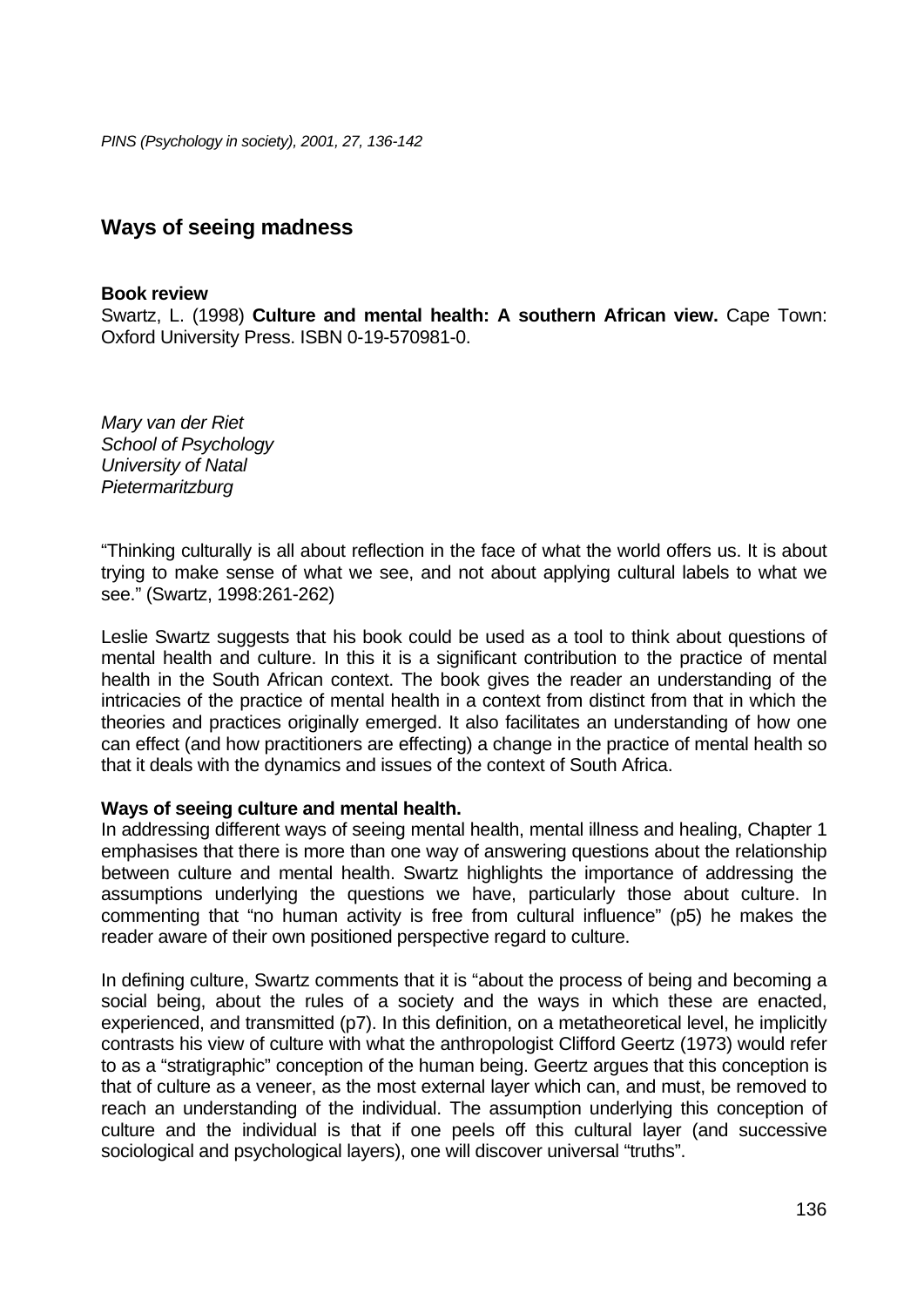In opting for a definition of culture which reflects the relationship between culture and the individual as being a process, a shared human activity, Swartz aligns himself with Geertz's (1973) alternative synthetic conception of culture, In the discipline of psychology, this conception is expressed as distinct from general psychological theories (which tend to ignore culture), as well as cross-cultural psychological research, where culture is treated as a variable (Lonner & Adamopoulos, 1997). One could identify this understanding of culture with the field of cultural psychology as proposed by Shweder (1990). Debates about the relationship between the individual and culture have been clearly articulated by Miller (1997) and Greenfield (1997), amongst others, in Berry, Poortinga & Pandey's (1997) **Handbook of cross-cultural psychology**.

In the same vein, Swartz's text makes the reader question assumptions about mental health. Where do the boundaries between mental and physical lie, if they lie anywhere at all? What is the role of social context in mental health and how do practitioners use tools such as the DSM-IV in a variety of different contexts? Is seeing mental health as a health problem a cultural construction?

In this initial chapter and as threads through subsequent chapters, Swartz outlines three metatheoretical approaches used to understand mental health and culture. Universalism argues that mental illness is universal and that "our job in looking cross-culturally is to find evidence for these universals" (p12). Relativism argues against imposing Western psychiatric models on the world and stresses the importance of understanding a person's experience of an illness, accessing their explanatory models of illness in relation to their context. However, the findings of this more relativist approach, Swartz argues, cannot easily be used clinically. The critical approach, a third option to address culture and mental health issues, questions the production of knowledge and the interests it serves, clearly situating mental health and culture in a socio-political context of race, gender and power.

## **Finding out about mental health and illness.**

In the second part of the book, Swartz examines the process of diagnosing and assessing mental illness and health. In Chapter 2 Swartz introduces empiricism and hermeneutics as contrasting frameworks for understanding the significance of language and meaning in assessment, diagnosis and treatment in the South African context of mental health care. This is a particularly useful chapters for researchers who have to grapple with language diversity and the use of interpreters.

In an exposè of the tools of the trade in Chapter 3, Swartz examines how diagnostic decisions are made in different healing systems. He explores the way in which, in western psychiatry, diagnosis is a social act which reinforces social relationships. He examines the empiricist and universalist approach of the DSM-IV and questions how, as a cultural product in itself, the DSM-IV can deal with cultural diversity. In contrast, diagnosis in indigenous healing seems to rely heavily on contextual information and emphasises aetiology with less distinct divisions between the assessment and treatment phases of healing. Swartz concludes this chapter with a very useful introduction to epidemiological research and the challenges it poses to researchers across cultural contexts. This chapter raises critical issues for those who have to apply tools of the trade in a context foreign to that from which the tools emerged.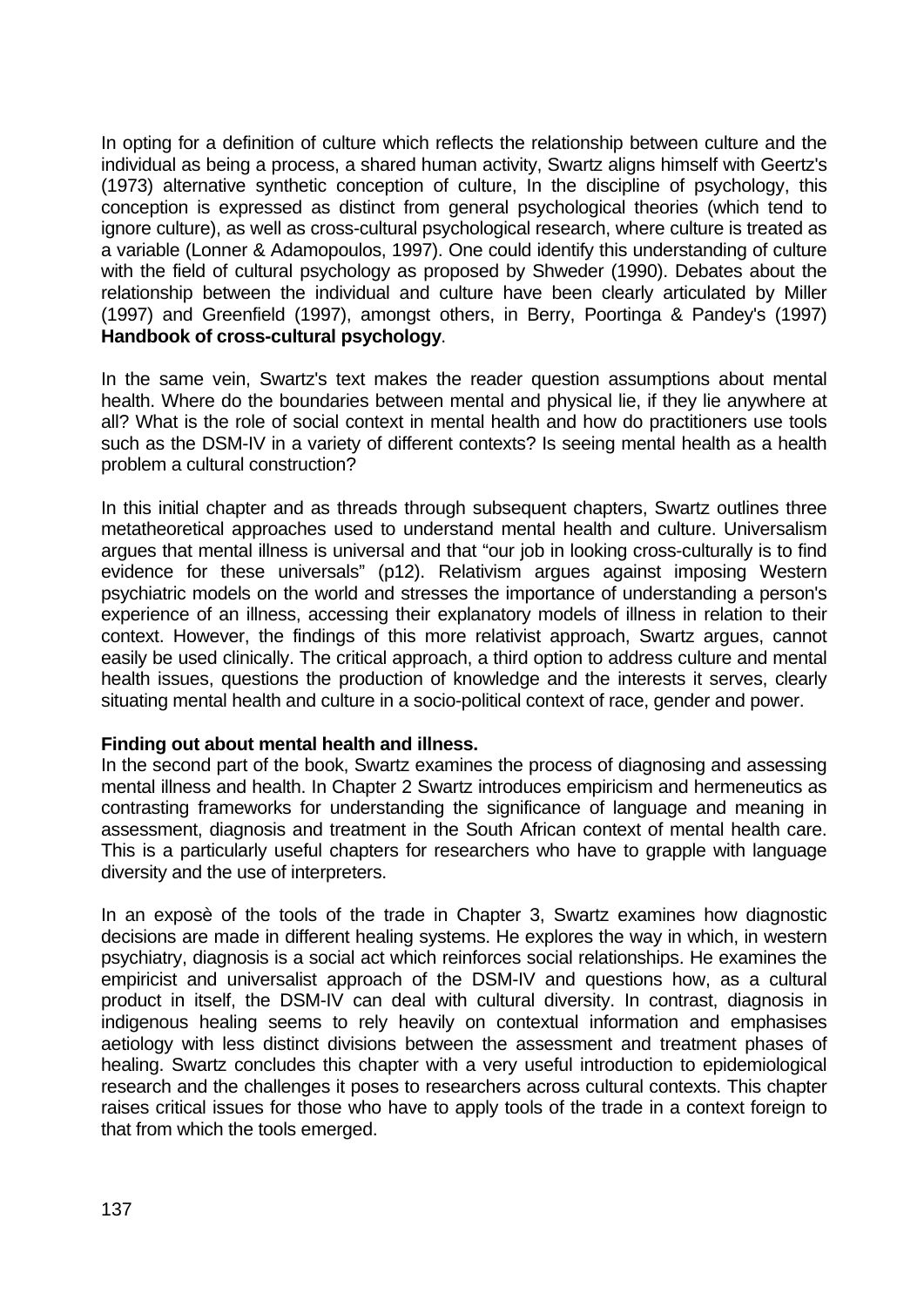Chapter 4 explores the range of health care sectors from the perspective of the client and the practitioner. Here Swartz draws on Kleinman's (1980) model of professional, folk and popular sectors of health care and unpacks these in terms of the South African context. He discusses how these sectors interrelate and how they each address the aim of healing. He reflects on how healing systems play a role in "reinforcing and developing cultural norms and power bases, and in the political life of communities and nations" (p90).

In Part III of this book, Swartz addresses specific areas of interest viz. depression, somatization, "nerves", stress and mental disorder, using case studies as illustrations.

## **Depression and culture.**

In addressing depression and culture in Chapter 5, Swartz contrasts an evolutionist and a more meaning-centred approach to emotional experience, emphasizing the importance of examining what the particular pattern of symptoms means in the context within which the person lives. In this emphasis on the social and cultural dimensions of mental illness Swartz demonstrates a more relativist leaning. This chapter provides a very useful illustration of an application of the DSM-IV diagnostic categories by mental health practitioners, steeped in the South African socio-political and cultural context, to an individual also inhabiting a dynamic context.

## **Somatization.**

In Chapter 6 the case study character's social and interpersonal difficulties are strongly tied up with experiences of the body. He "speaks with the body", or somatizes. Swartz reflects on the way in which Western professionals' own cultural ideas about somatization interact with, and are influenced by, more general beliefs about race, culture and sophistication. In a detailed examination of forms of somatization, and research into this in Africa, he suggests that we should see somatization as a way of experiencing and engaging with the world, rather than a feature of illness. Swartz highlights the reflexivity inherent in the clientpractitioner interaction. If the clinician focuses on the world of the body, physical signs and symptoms, as opposed to the psychological, then that is what the client will represent as problematic. Thus the client's interpretation of his own condition is framed, and constructed, through the clinicians' eyes. Swartz warns against using somatization merely out of a desire to be sensitive to cultural issues. He suggests that "the challenge is not so much to find out who somatizes and who does not, but to incorporate an understanding of the meanings of somatization in all clinical work" (p139).

## **The body and emotion: Examining the phenomenon of "nerves".**

Swartz's chapter on "nerves" (Chapter 7) makes us consider the body as profoundly social and cultural. He presents the term "nerves" as a colloquial and expert expression describing bodily disorders and pains and incorporating emotions such as tension, sadness, weepiness, anxiety, and feeling hysterical. Respondents in a research study related nerves to poor economic conditions, to worries, to bad feelings and to interpersonal conflict. Stories about nerves from all over the world "demonstrates the importance of a cultural understanding of a mixture of bodily and emotional experiences" (p143). Swartz argues that this makes us consider how experiences are embodied "in the context of people's lives and their interaction with healing systems" (p143). For Swartz, the use of the body needs to be understood "in the context of a view of the world which recognises the political realities which create an environment within which suffering from nerves becomes a representation, in part, of social forces of oppression" (p144).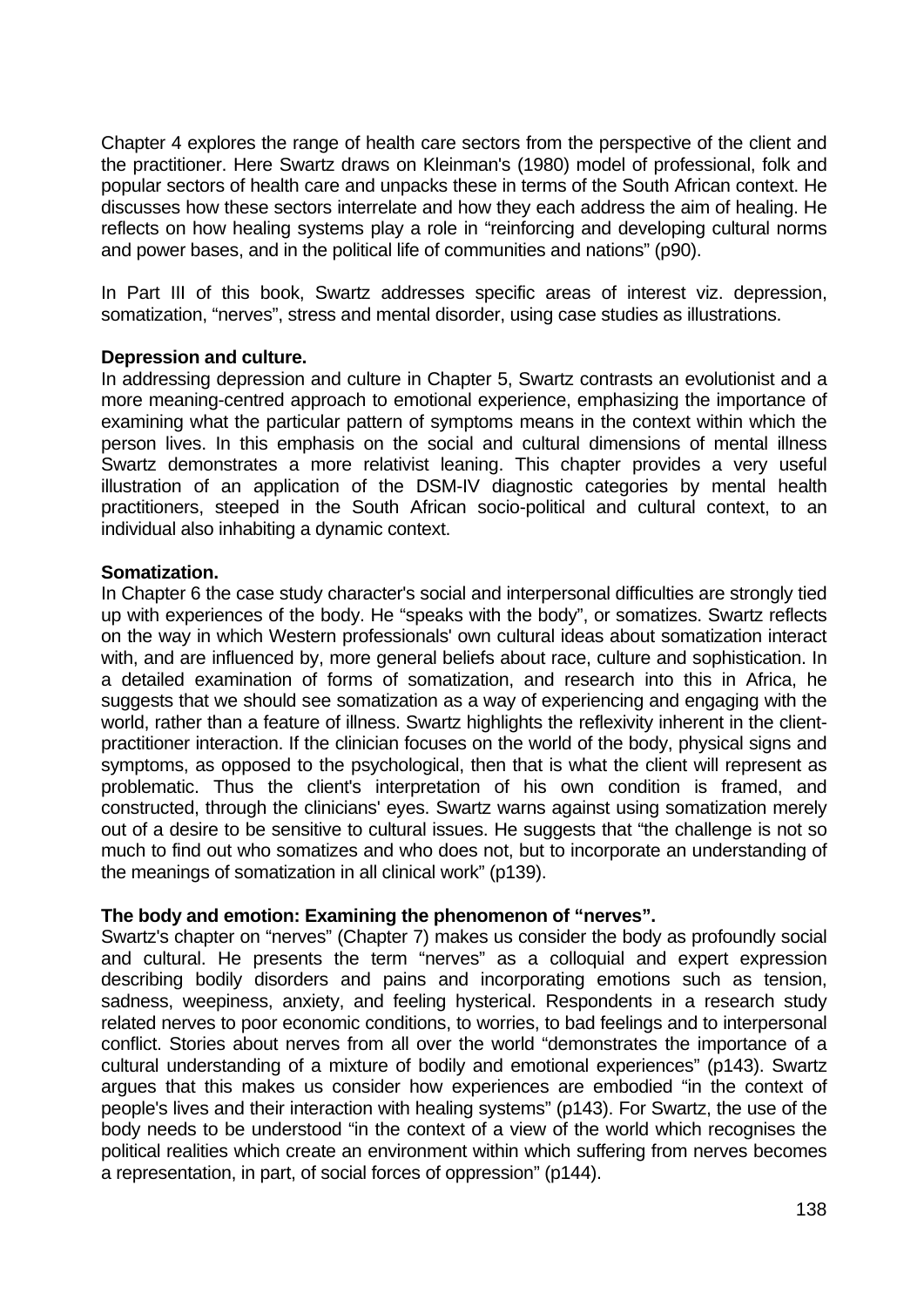In a discussion of the phenomenon of nerves as articulated in the Mamre Community Health Programme household health survey, Swartz again enters into the domain of language and meaning used in earlier chapters of the book. He explores the interpretation of terms by lay and professional people and discusses the dynamics of diagnosis and the power of professional knowledge. Swartz argues that it is inappropriate to assert a rigid distinction between folk and professional constructions of illness. He suggests that the phenomenon of nerves has a complex history in the interaction between health services and people; it represents an attempt to communicate between the language of the professional and the language of the lay person.

Understanding nerves as a creation of patients' and clinicians' leads into a discussion of culture-bound syndromes (CBSs). These developed, Swartz argues, when Western psychiatry was confronted with phenomena which do not easily fit what it has regarded as its universal system of classification. There has been a tendency to try to establish how CBSs can be classified according to Western criteria. An alternative approach focuses on the ways in which personal and social meaning are communicated through CBSs. This meaning-centred approach is in accord with a decentering of Western diagnosis as the "truth" and portrays Western diagnostic systems as potentially culture-bound products in themselves. In this respect there are phenomena in Western culture which could also be seen as CBSs, for example, exhibitionism, shoplifting, coronary-prone Type A behaviour, and obesity. To demonstrate the extent of conflict which exists in trying to understand CBSs, Swartz discusses two of the most commonly discussed indigenous conditions in South Africa: *amafufunyana*, and *ukuthwasa*.

## **Mental health in social context.**

How do mental health practitioners address the needs of patients who live in contexts of violence, political and domestic, deprivation, and ongoing hardship? Chapter 8 explores the complex relationship between social pressures, adversity and emotional states. It reflects on how questions about stress and violence are culturally elaborated by professionals? Swartz discusses the psychiatric diagnosis of post-traumatic stress disorder (PTSD) and argues that professionals' ideas about trauma are strongly influenced by social and cultural ideas which change across different historical periods. Swartz addresses some of the issues raised when one adopts a critical approach to inquiry. He questions the neutrality of mental health practice and reflects on the history of this practice in South Africa.

The South African context has posed challenges to mental health practitioners in the sense of dealing with systems such as Apartheid. Whilst it is difficult to measure the mental health effect of apartheid itself, Swartz argues for a focused approach on specific issues, for example, on forced removals and the break-up of families. In this chapter Swartz alludes to the way that South African mental health practitioners can make a contribution to the development of mental health as opposed to merely reacting to theories and models which have developed. One example is his comment that "ways of intervening in the psychology of oppression ... have to do with building constructive identities through work and social action, and not with the curing of symptoms and illnesses" (p180).

Another example is that of South African researchers and practitioners recommending the adjustment of the PTSD to incorporate ongoing deprivation in the form of a "continuous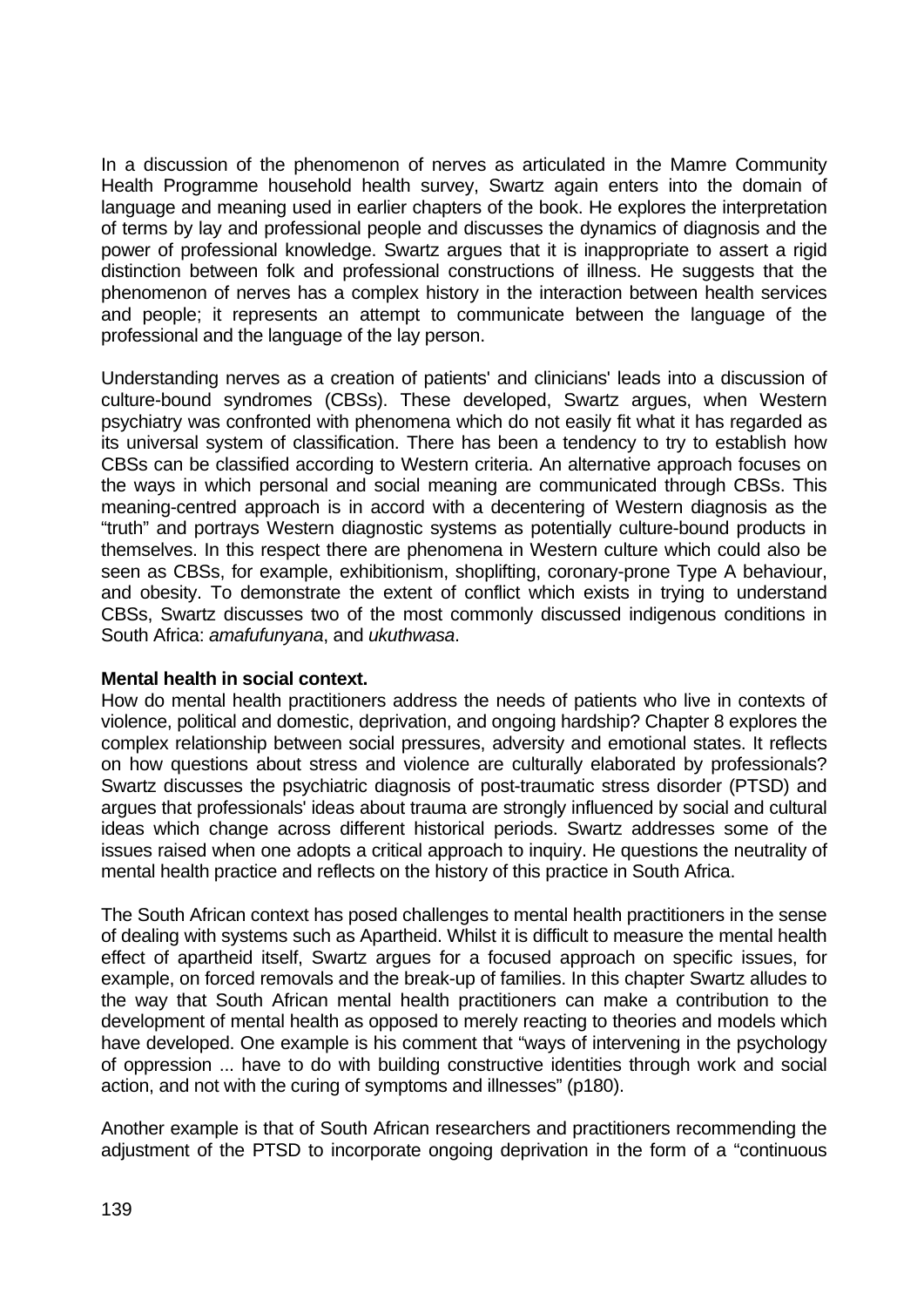traumatic stress syndrome" as an acknowledgement of the complexity of the individual's experience.

In a reflection on more contemporary social processes, Swartz comments on the cultural role which our understanding of mental health and illness plays in the construction of ideas of national healing and reconstruction in South Africa. With reference to the Truth and Reconciliation Commission (TRC), which has as its foundation the distinctly psychoanalytic principal that the finding of truth (individual truth) is the basis for healing, he questions whether national healing will necessarily heal individuals. How do we understand the interface between the individual's suffering and that of the society? He discusses the approach of exploring *social suffering* as one of the ways in which we could develop an understanding of violence and trauma which respects both the individual's responses and constructions, and the social nature of trauma. He argues that a culturally appropriate mental health response to violence recognises the different explanatory models held by survivors of violence, professionals and other people, and also recognises the social embeddedness of suffering.

#### **Schizophrenia and culture.**

In Chapter 9 Swartz addresses cultural factors in defining serious mental disorder and the debates concerning schizophrenia. In presenting the case of an individual who had experienced several admissions to psychiatric care and drawn on other healing systems such as the Zionist church and indigenous healing, Swartz comments on the complex and at times overlapping nature of peoples' healing systems, practices and beliefs. Mental health practitioners need neither reject alternative approaches on principle, nor see other views as necessarily more "true" than the biomedical views. One way to help patients in the context of multiple healing systems is to be aware of some of the social processes involved in the definition of serious mental disorder within the biomedical system itself.

As part of creating this awareness Swartz discusses international and local studies on the nature, prevalence and outcome of schizophrenia. He discusses how in mental health practice, cultural ideas and stereotypes about race and gender interact, interact with ideas about mental illness. For example culture as heritage, in the form of rituals, is used as if it is curative: "Cultural relabelling within psychiatric institutions may be an attempt to replace the image of serious mental disorder as a Barbarian degenerative process, with an Arcadian image, which implies a solution beyond the realm of biomedicine (pp198-199).

It seems that there is some evidence that schizophrenia in the less developed world has a course and prognosis quite unlike the condition recognized in the West. In discussion of international and South African research Swartz highlights the need to obtain more ethnographic information which will help to explain this different outcome in different contexts. His call to obtain more detail about the everyday lives of people echoes Geertz's (1983) notion of accessing "common sense" through descending into detail. Swartz argues that "more ethnographically-informed research in various settings might reveal not only more cultural information about people with schizophrenia in different parts of the world, but also something of the cultural diversity which may exist in the developing countries" (p212).

## **The biological and psycho-cultural borderland.**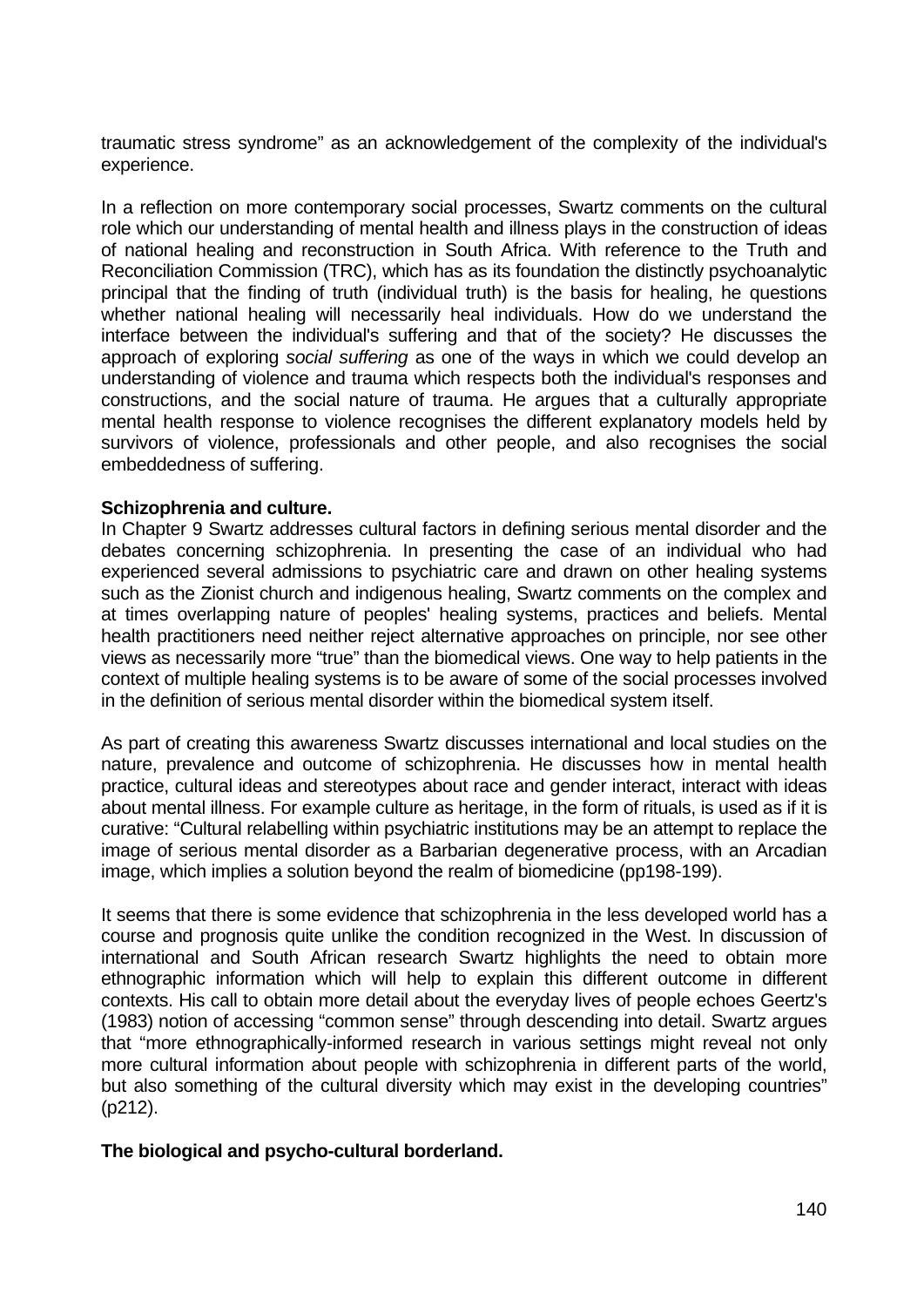In Chapter 10 Swartz discusses a range of issues which present challenges to the image of the neatly-divided modern world of psychiatry. In so doing he argues that he is dealing with the "borderland" of the field of mental health and illness. In essence, the idea of neat classifications of people, disorders, and healing systems does not hold up in the face of a far more complex interplay of different ways of seeing and being in the world. The debates concerning transient psychosis lead us to question universalist categories of serious mental disorder, and also to think about the interweaving of biological and psychocultural issues in precipitating mental disorder.

Thinking about alcohol and drugs helps us to consider more closely the combined effects of biological and psychosocial variables on human emotions and behaviour. Cultural factors shape the effects of drug usage and also professionals' beliefs about effects. For example, the "cannabis psychosis" debate helps us realise that drug effects are powerfully affected by non-pharmacological factors. Claims made by professionals about the effects of drugs may also be affected by cultural factors and by the beliefs of professionals about drugs, and about who uses drugs and why.

The rise in interest in dissociative disorders makes it clear that cultural issues in mental health should not be seen to be at the fringes of dominant culture, but at the centre. Swartz suggests that it is the normality of the fragmentation of modern day life; the plurality of experience; the multiplicity of interpretations available to us; our constant negotiation of identity; and the fact that reality is contested, which stimulates this interest in dissociative disorders and which in turn, should become the basis for understanding people.

#### **A cultural understanding of mental health.**

In the concluding chapter Swartz reasserts the belief that mental health challenges cannot be separated from other health and social issues. He argues that we must recognise the interrelatedness and importance of intervening with these issues in a multi-pronged manner using a diverse range of skills and interventions. He argues for a "cultural understanding" of mental health. This includes multidisciplinary and intersectoral work. It involves an awareness of the cultural construction of professions and the relationships between them and a culturally informed analysis of health and illness. Intersectoral work anticipates that there may well be different interpretations, priorities and aims across different disciplines. In developing and implementing mental health policy he argues for local participation to allow for the range of interpretations which people have about health illness and wellbeing. Research approaches should allow for the identification of the key cultural issues in a particular research area. They should also be action and intervention oriented.

## **Concluding comments.**

On a slightly more critical note, throughout the book there tends to be an overemphasis on mental health in the hospital setting, within the psychiatric framework, even after the author has put forward a broader definition of mental health. However, the issues which would need to be covered in a broader definition of mental health would definitely take several volumes and Swartz has covered an admirable number of issues in this text alone.

The fact that the text cannot be set at a particular level is both an advantage and a disadvantage. At times Swartz seems to address the novice reader and at other times the expert reader. Some of the terminology makes reading the text difficult for the novice